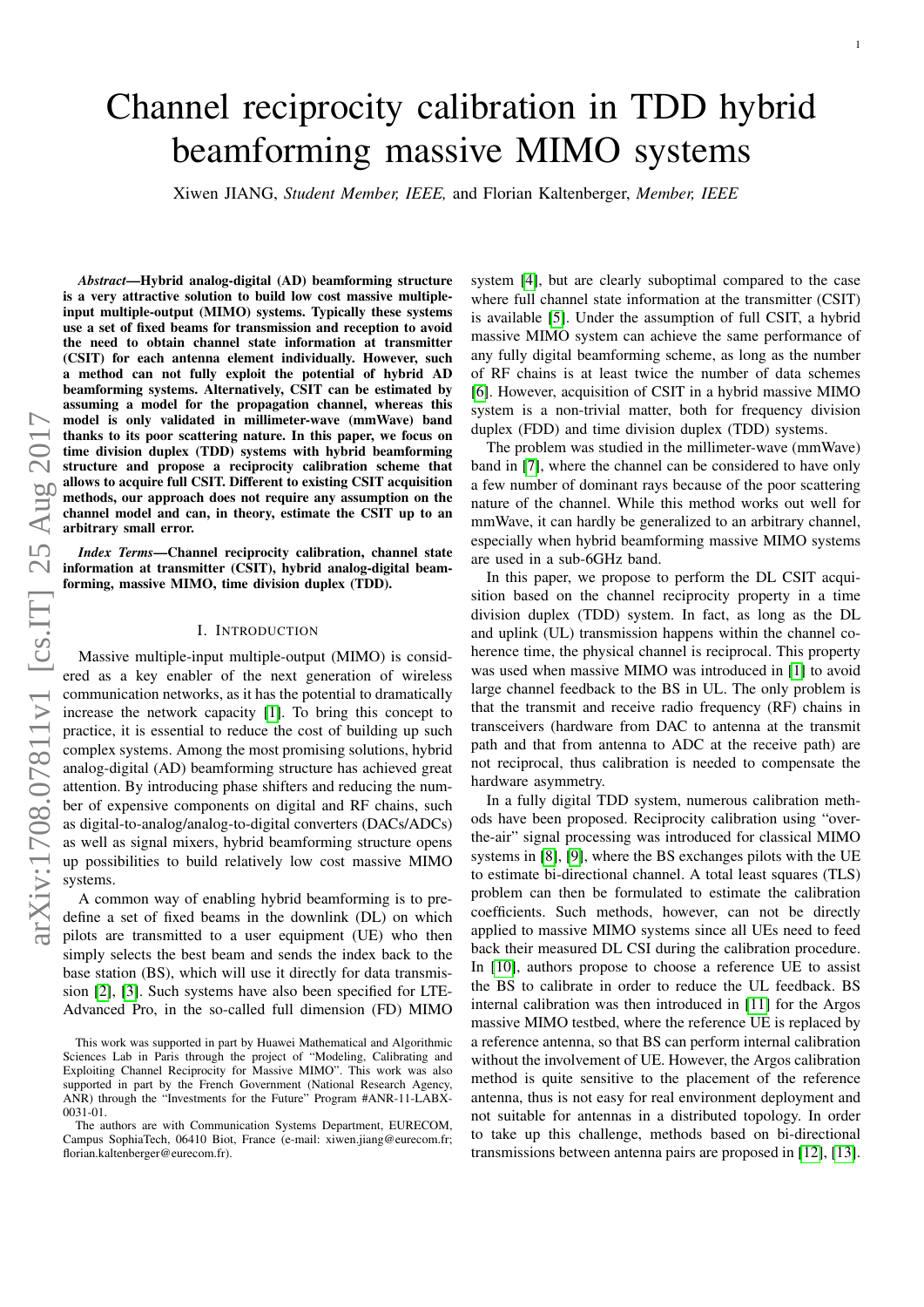<span id="page-1-0"></span>

Fig. 1: The structure of a TDD hybrid beamforming transceiver, where both the transmit and receive paths are shown. The transceiver can dynamically change the connexion of different switches to set itself to the transmitting or receiving mode.

These methods were initially designed for distributed massive MIMO systems but show good performance in co-localized systems as well. Other methods such as [\[14\]](#page-9-13)–[\[16\]](#page-9-14) address different aspects in the calibration problem, including speeding up the whole calibration procedure, reducing the number of transmission needed for calibration and calibration dedicated to maximum ratio transmission (MRT). In [\[17\]](#page-9-15), the authors propose a maximum likelihood (ML) estimator to enhance the accuracy of reciprocity calibration.

Regardless the variety of calibration methods, none of them can be directly used in a hybrid AD beamforming structure [\[3\]](#page-9-2). This is the main reason why TDD reciprocity based methods have been left behind in this type of massive MIMO systems. In this paper, we introduce a reciprocity calibration method which allows us to avoid beam training or selection and acquire CSIT without any assumption on the channel. The main contributions of this paper are as follows:

- We propose a reciprocity calibration method for TDD hybrid beamforming massive MIMO systems. This problem was never addressed before, although calibration methods for fully digital systems were introduced more than a decade ago.
- Based on reciprocity calibration, we illustrate that TDD hybrid beamforming systems have the potential to acquire the CSIT up to an arbitrary small error, thus can fully release its beamforming potential. This provides novel ways to operate hybrid beamforming systems rather than performing beam training using a fix set of predetermined beams.

The notation adopted in this paper conforms to the following convention. Vectors and matrices are denoted in lowercase bold and uppercase bold respectively: a and A.  $(\cdot)^*, (\cdot)^T$ ,  $(\cdot)^{H}$ ,  $(\cdot)^{-1}$ ,  $(\cdot)^{-T}$  denote element-wise complex conjugate, transpose, Hermitian transpose, inverse, and transpose together with inverse, respectively. ⊗ denotes the Kronecker product operator. diag $\{a_1, a_2, \ldots, a_M\}$  denotes a diagonal matrix with its diagonal composed of  $a_1, a_2, \ldots, a_M$ , rank(A) represents the rank of matrix  $A$ , whereas vec $(A)$  denotes the vectorization of the matrix A. C denotes the set of complex numbers. Finally, the Frobenius norm is denoted by  $\|\cdot\|_F$ .

## II. SYSTEM MODEL

#### *A. Hybrid Structure*

The structure of a TDD hybrid beamforming transceiver is shown in Fig. [1](#page-1-0) [\[18\]](#page-9-16) where the digital beamformer is connected to  $N_{RF}$  RF chains, which, through an analog beamforming network, are connected with power amplifiers (PAs)/low noise amplifiers (LNAs) and  $N_{ant}$  antennas, where  $N_{ant} \geq N_{RF}$ . Note that it is also possible to place PAs and LNAs in the RF chains before the analog beamformer so that the number of amplifiers are less. However, in that case, each amplifier needs more power since it amplifies signal for multiple antennas. Additionally, in the transmission mode, the insertion loss of analog precoder working in the high power region makes the transceiver less efficient in terms of power consumption. In the reception mode, the fact of having phase shifters before LNAs also results in a higher noise figure in the receiver. It is thus a better choice to have PAs and LNAs close to antennas. To this reason, we stick our study in this paper to the structure in Fig. [1.](#page-1-0) The discussion in this paper, however, can also be applied to the case where the PAs/LNAs are placed before the analog beamformer.

The analog beamformer is interpreted as analog precoder and combiner in the transmit and receive path, respectively. Two types of architecture can be found in literature [\[3\]](#page-9-2), [\[19\]](#page-9-17):

- Subarray architecture: Each RF chain is connected to  $N_{ant}/N_{RF}$  phase shifters as shown in Fig. [2a.](#page-2-0) Such a structure can be found in [\[2\]](#page-9-1), [\[20\]](#page-9-18)–[\[22\]](#page-9-19)
- Fully connected architecture:  $N_{ant}$  phase shifters are connected to each RF chain. Phase shifters with the same index are then summed up to be connected to the corresponding antenna, as shown in Fig. [2b.](#page-2-0) This structure can be found in [\[7\]](#page-9-6), [\[23\]](#page-9-20)–[\[25\]](#page-9-21).

In terms of CSIT acquisition, since the BS is not fully digital, assigning orthogonal pilots to different antennas for DL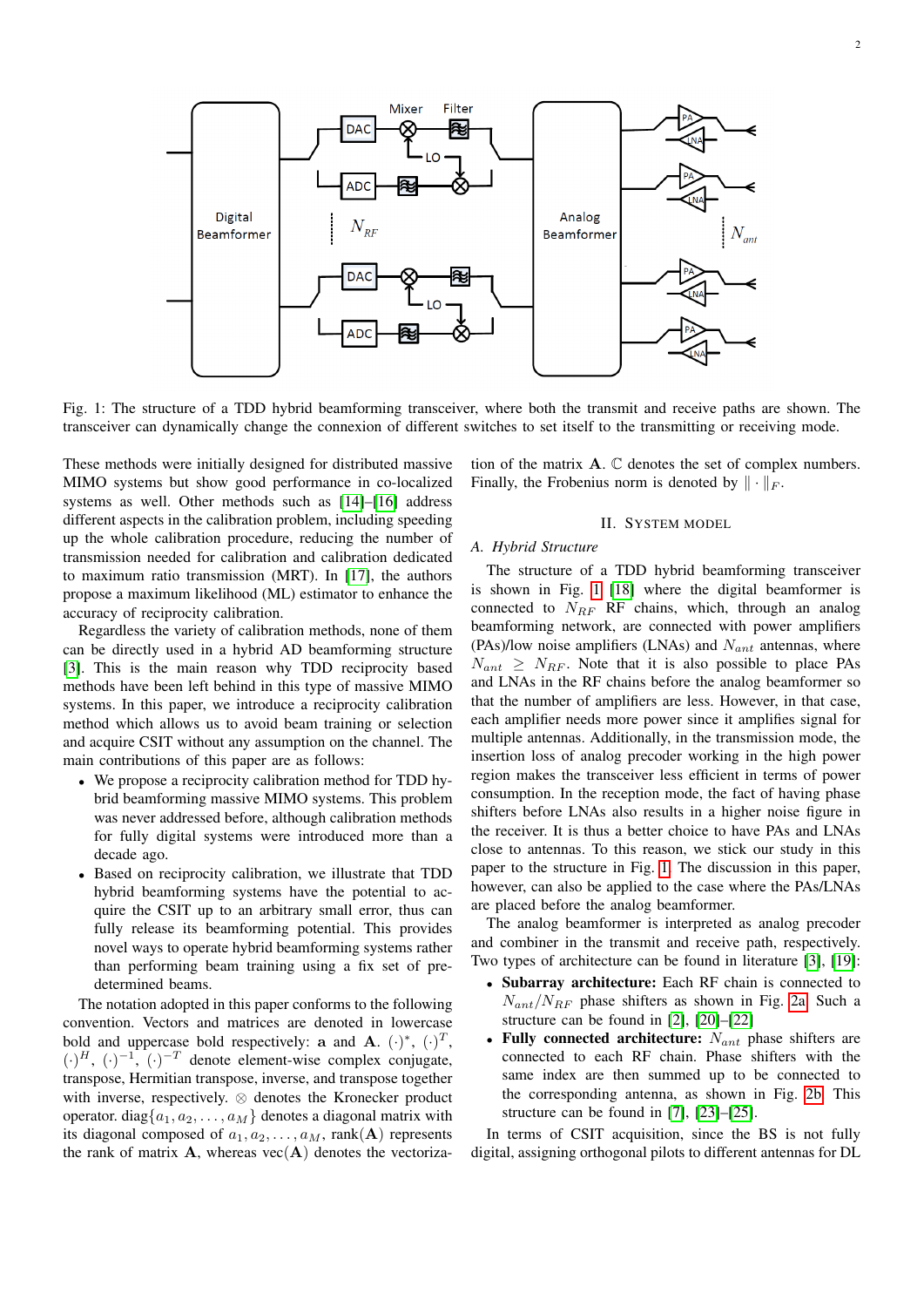<span id="page-2-0"></span>

Fig. 2: Two types of analog beamforming structure.

channel estimation per antenna can not be used. Additionally, even assuming that we can have perfect channel estimation for all antennas at the UE, it is unfeasible to feed this information back to the BS, because in a massive MIMO system, the UL overhead will be so heavy that at the time the BS gets the whole CSIT, the information has already outdated.

In order to address the problem, we make use of the inherent reciprocity property in TDD systems. We firstly show how this is possible for "subarray architecture" by enabling reciprocity calibration. We then provide some ideas to calibrate a fully connected hybrid architecture.

#### *B. System Model*

Consider a subarray hybrid beamforming system with a single user shown in Fig. [3,](#page-3-0) where a BS with  $N_{ant}^{BS}$  antennas communicates  $N_s$  data streams in the DL to a UE with  $N_{ant}^{UE}$ antennas.  $N_{RF}^{BS}$  and  $N_{RF}^{UE}$  are the number of RF chains at the BS and the UE, respectively, such that  $N_s \le N_{RF}^{BS} \le N_{ant}^{BS}$ <br>and  $N_s \le N_{RF}^{UE} \le N_{ant}^{UE}$ . In Fig. [3,](#page-3-0) we use  $\mathbf{V}_{BB}^{BS} \in \mathbb{C}^{N_{RF}^{BS} \times N_s}$ and  $\mathbf{W}_{BB}^{UE} \in \mathbb{C}^{N_s \times N_{RF}^{UE}}$  to represent the baseband digital beamforming matrix at the BS and at the UE, respectively.  ${\bf V}_{RF}^{BS} \in \mathbb{C}^{{N}_{ant}^{BS} \times N_{RF}^{BS}}$  and  ${\bf W}_{RF}^{UE} \in \mathbb{C}^{N_{RF}^{UE} \times N_{ant}^{UE}}$  are the analog beamforming precoders and combiners. We use  $\mathbf{T}^{BS}_{11}$   $\in$  $\mathbb{C}^{N_{RF}^{BS} \times N_{RF}^{BS}}, \mathbf{T}_{u,v}^{BS} \in \mathbb{C}^{N_{ant}^{BS} \times N_{ant}^{BS}}, \mathbf{R}_{1}^{UE} \in \mathbb{C}^{N_{RF}^{UE} \times N_{RF}^{UE}}$  and  $\mathbf{R}_2^{UE} \in \mathbb{C}^{N_{ant}^{UE} \times N_{ant}^{UE}}$  to represent the transfer functions of the corresponding hardwares. The diagonal elements of  $\mathbf{T}_1^{BS}$ and  $\mathbf{R}^{UE}_{1}$  capture the hardware characteristics of the  $N_{RF}^{BS}$  and  $N_{RF}^{UE}$  RF chains including the DACs/ADCs, signal mixers and some other components around, whereas, their off-diagonal elements represent the RF crosstalk. Similarly, the diagonal of  $\mathbf{T}_2^{BS}$  and  $\mathbf{R}_2^{UE}$  are used to represent the properties of amplifiers as well as some surrounding components after phase shifter on each branch and their off-diagonal elements represent RF crosstalk and antenna mutual coupling [\[26\]](#page-9-22). If we transmit a signal s through a channel  $\mathbf{C} \in \mathbb{C}^{\tilde{N}_{ant}^{UE} \times \tilde{N}_{ant}^{BS}}$ , at the output of the UE's digital combiner, we have

<span id="page-2-1"></span>
$$
\mathbf{y} = \mathbf{W}_{BB}^{UE} \mathbf{R}_1^{UE} \mathbf{W}_{RF}^{UE} \mathbf{R}_2^{UE} \mathbf{C} \mathbf{T}_2^{BS} \mathbf{V}_{RF}^{BS} \mathbf{T}_1^{BS} \mathbf{V}_{BB}^{BS} + \mathbf{n}, \ (1)
$$

where y is the  $N_s \times 1$  received signal vector and n following the circularly symmetric complex Gaussian distribution  $\mathcal{CN}(0, \sigma_n^2\mathbf{I})$  is the noise vector.

In a TDD system, the physical channel is reciprocal within the channel coherence time, i.e., in the reverse transmission, the UL physical channel from UE to BS can be represented by  $\mathbf{C}^T$ . However, apart from special cases in mmWave,

## III. CSIT ACQUISITION BASED ON TDD RECIPROCITY CALIBRATION

In this section, we describe how to acquire accurate CSIT based on TDD channel reciprocity. Especially, as transmit and receive RF chains break down the inherent reciprocity, we introduce our calibration method to compensate the hardware asymmetry.

#### *A. Equivalent System Model*

In order to acquire CSIT and calibrate TDD systems, let us firstly introduce an equivalent system model which simplifies the signal model in [\(1\)](#page-2-1), where we observe that the hardware blocks are mixed up with digital and analog beamforming matrices. Note that  $\mathbf{T}_1^{BS}$  (similar for  $\mathbf{R}_1^{UE}$ ) represents the hardware properties on the  $N_{RF}^{BS}$  RF chains, where the  $N_{RF}^{BS}$ diagonal elements mainly capture the random phases generated by the corresponding RF chains and the off-diagonal elements represent the RF crosstalk, i.e., the RF leakage from one RF chain to the others. Proper RF circuit design usually ensures very small RF crosstalk with regard to the diagonal values, which is also proven by the measurement results in [\[27\]](#page-9-23), leading to the fact that, in reality,  $\mathbf{T}_1^{BS}$  and  $\mathbf{R}_1^{UE}$  can be considered to be diagonal. Since  $\mathbf{V}_{RF}^{BS}$  and  $\mathbf{W}_{RF}^{UE}$ , representing the analog beamformers for each RF chain, have block diagonal structures, the matrix multiplication is commutative if we introduce a Kronecker product such as  $\mathbf{V}_{RF}^{BS} \mathbf{T}_{1}^{BS} = (\mathbf{T}_{1}^{BS} \otimes \mathbf{I}_{BS}) \mathbf{V}_{RF}^{BS}$ <br>and  $\mathbf{R}_{1}^{UE} \mathbf{W}_{RF}^{UE} = \mathbf{W}_{RF}^{UE} (\mathbf{R}_{1}^{UE} \otimes \mathbf{I}_{UE})$ , where  $\mathbf{I}_{BS}$  and  $\mathbf{I}_{UE}$ are identity matrices of size  $N_{ant}^{BS}/N_{RF}^{BS}$  and  $N_{ant}^{UE}/N_{RF}^{UE}$ , respectively. The signal model in [\(1\)](#page-2-1) thus has an equivalent representation as

<span id="page-2-2"></span>
$$
\mathbf{y} = \underbrace{\mathbf{W}_{BB}^{UE} \mathbf{W}_{RF}^{UE}}_{\mathbf{W}_{UE}} (\underbrace{\mathbf{R}_{1}^{UE} \otimes \mathbf{I}_{UE}) \mathbf{R}_{2}^{UE}}_{\mathbf{R}_{UE}} \mathbf{C}
$$
\n
$$
\underbrace{\mathbf{T}_{2}^{BS} (\mathbf{T}_{1}^{BS} \otimes \mathbf{I}_{BS})}_{\mathbf{T}_{BS}} \underbrace{\mathbf{V}_{RF}^{BS} \mathbf{V}_{BB}^{BS}}_{\mathbf{V}_{BS}} \mathbf{s} + \mathbf{n}, \tag{2}
$$

where we group up the digital and analog transmit and receive beamforming matrices into  $V_{BS}$  and  $W_{UE}$ . The hardware transfer functions are merged to  $T_{BS}$  and  $R_{UE}$ .

An intuitive understanding of this alternative representation on the BS transmit part is shown in Fig. [4,](#page-3-2) where we 1) replace all shared hardware components (mixers, filters) on RF chain by its replicas on each branch with a phase shifter; 2) change the order of hardware components such that all components in  $T_{BS}$  go to the front end near the antennas.

Note that this equivalent model is general for different hardware implementation, i.e., no matter how hardware impairments are distributed on the hybrid structure, we can always use these two steps to create an equivalent system model. For example, if there's any hardware impairment within the phase shifter or in DAC, they can also be extracted out and put into  $T_{BS}$  using the same methodology.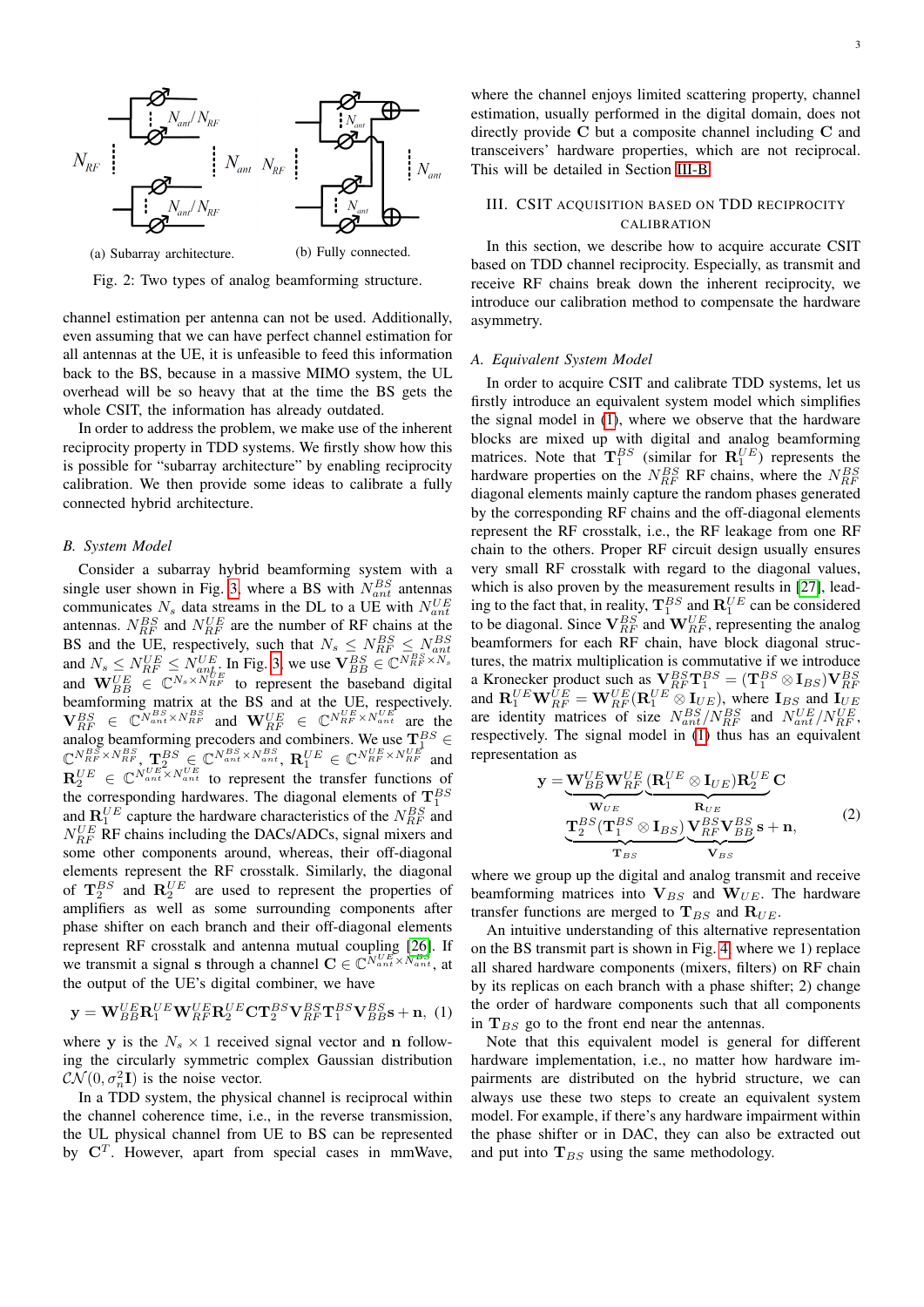<span id="page-3-0"></span>

<span id="page-3-2"></span>Fig. 3: Hybrid beamforming system where a BS (left) is transmitting  $N_s$  data schemes in the DL to a UE (right). The switches in the BS are connected to the transmit path whereas those in the UE are connected to the receive path.



Fig. 4: Equivalent hybrid structure.

## <span id="page-3-1"></span>*B. Full CSIT Acquisition Based on Reciprocity Calibration*

Let us look at the DL and UL transmission between the BS and the UE using TDD mode, the bi-directional transmission represented in the equivalent signal model is given by:

$$
\begin{cases}\n\mathbf{y}_{BS \to UE} = \mathbf{W}_{UE} \underbrace{\mathbf{R}_{UE} \mathbf{C} \mathbf{T}_{BS}}_{\mathbf{H}_{BS \to UE}} \mathbf{V}_{BS \text{B}SS} + \mathbf{n}_{UE}, \\
\mathbf{y}_{UE \to BS} = \mathbf{W}_{BS} \underbrace{\mathbf{R}_{BS} \mathbf{C}^{T} \mathbf{T}_{UE}}_{\mathbf{H}_{UE \to BS}} \mathbf{V}_{UE} \mathbf{s}_{UE} + \mathbf{n}_{BS},\n\end{cases}
$$
\n(3)

where C and  $\mathbf{C}^T$  are the reciprocal DL and UL air propagation channel. From the point of view of digital signal processing, the channel does not only include the physical channel C but also the hardware transfer functions of the radio front ends, thus we define the effective channel  $H_{BS\rightarrow UE} = R_{UE}CT_{BS}$ and  $H_{UE\rightarrow BS} = R_{BS}C^{T}T_{UE}$ . Since the transmit and receive RF chains use different hardware components, it is clear that  $\mathbf{T}_{BS}$   $\neq$   $\mathbf{R}_{BS}^T$  and  $\mathbf{T}_{UE}$   $\neq$   $\mathbf{R}_{UE}^T$ . Thus the hardware radio front ends break the TDD channel reciprocity, i.e.  $H_{BS\rightarrow UE} \neq H_{UE\rightarrow BS}$ .

In order to compensate the hardware asymmetry and to achieve the reciprocity, we establish the relationship between the DL and UL effective channels as follows

$$
\mathbf{H}_{BS \to UE} = \mathbf{R}_{UE} \mathbf{T}_{UE}^{-T} \mathbf{H}_{UE \to BS}^{T} \mathbf{R}_{BS}^{-T} \mathbf{T}_{BS}.
$$
 (4)

Defining  $\mathbf{F} = \mathbf{R}^{-T} \mathbf{T}$  for both BS and UE, we have

<span id="page-3-3"></span>
$$
\mathbf{H}_{BS \to UE} = \mathbf{F}_{UE}^{-T} \mathbf{H}_{UE \to BS}^{T} \mathbf{F}_{BS}.
$$
 (5)

We observe that the DL CSIT can be represented as the UL CSI  $H_{UE\rightarrow BS}$  tuned with two matrices only dependent on the transceivers' hardware, denoted as  $\mathbf{F}_{BS}$  and  $\mathbf{F}_{UE}$ , which are named as calibration matrices at the BS and the UE, respectively. As long as we have the three matrices in [\(5\)](#page-3-3), we can estimate the DL CSIT.

Note that if the UE has only one antenna,  $\mathbf{F}_{UE}$  becomes a scalar and can be ignored, since the ambiguity of a complex scalar value on the obtained CSIT will not change the final created beam pattern [\[11\]](#page-9-10). According to [\[28\]](#page-9-24)–[\[30\]](#page-9-25), even if the UE has more than one antenna (but significantly less than the eNB), the UE calibration error has little effect to the performance of reciprocity. Especially phase calibration errors at the UE have no effect on the performance, and relative amplitude calibration mismatch at UE side can have some impact. Thus, when the antenna number at the UE is limited, the UE side calibration is not necessarily needed from the point of view of DL beamforming. Taking  $F_{UE}$  as the identity matrix does not impact much the performance<sup>[1](#page-3-4)</sup>.

It is worth noting that both  $F_{BS}$  and  $F_{UE}$  represent hardware properties, which are independent to the propagation channel C, leading to the fact that they are quite stable during the time. Measurements in [\[11\]](#page-9-10) show that the variation of calibration coefficients deviates from the mean angle with an average of less than 2.6% (maximum 6.7%), and from the mean amplitude less than 0.7% (maximum 1.4%), over a period of 4 hours. This implies that calibration does not have to be performed very frequently.

In the sequel, we firstly describe the effective channel estimation method for  $H_{UE\rightarrow BS}$  estimation. We then present an internal reciprocity calibration scheme, where BS (or UE if needed) can estimate its own calibration matrices internally.

#### <span id="page-3-5"></span>*C. Effective Channel Estimation*

In order to obtain the UL CSI, we need to estimate the effective channel based on pilot transmission. This is also needed for internal calibration at the BS and UE side, thus in

<span id="page-3-4"></span><sup>&</sup>lt;sup>1</sup>In a multi-user scenario, the impact from UE side calibration might increase with the number of served UEs. In this case, each UE can feed back its calibration coefficients back to the BS.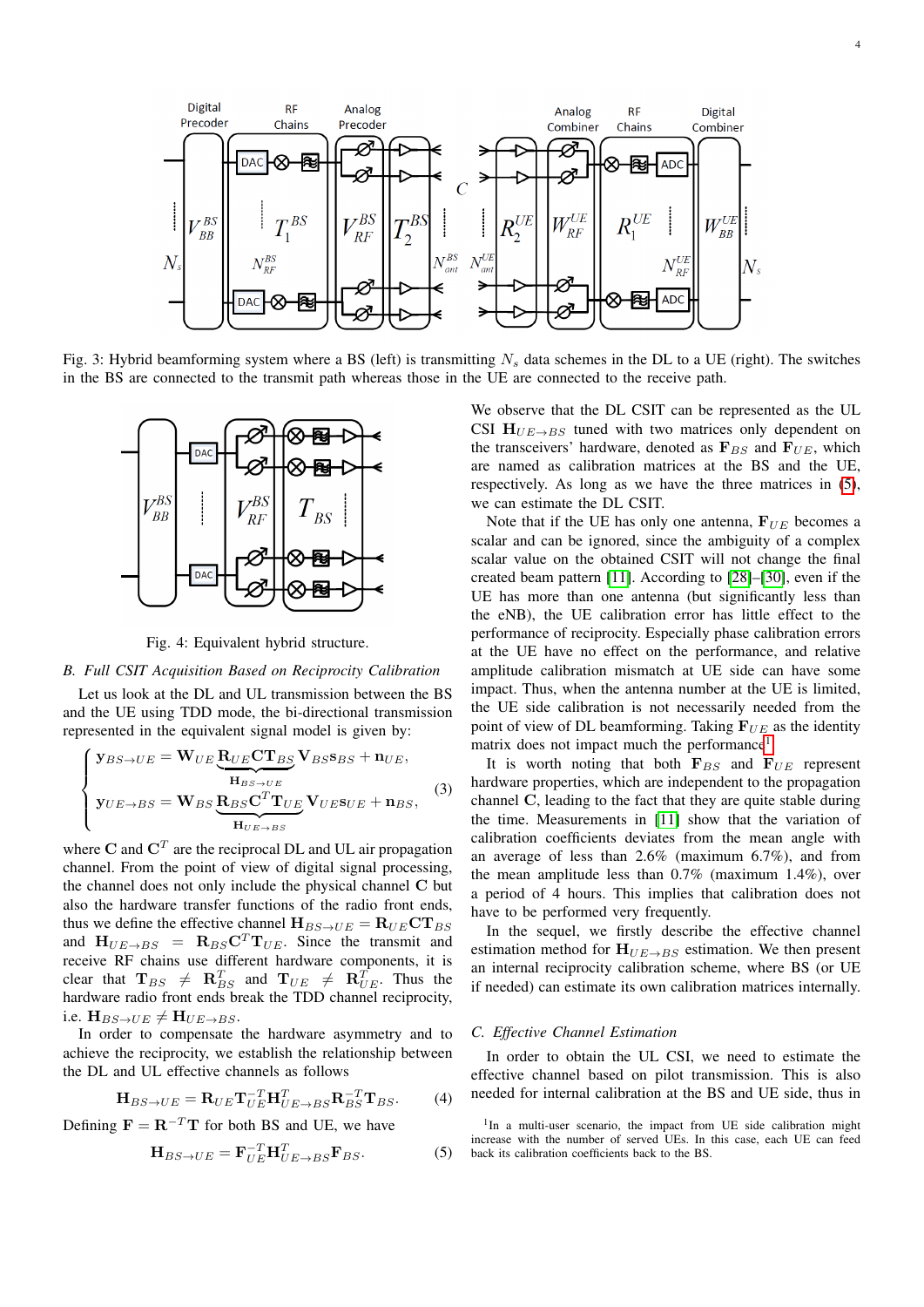order to make the description general, we drop the subscript BS and UE and use  $H = RCT$  to denote the effective channel, where **T** and **R** are  $N_{ant}^t \times N_{RF}^t$  and  $N_{RF}^r \times N_{ant}^r$ matrices.

Consider sending pilots  $(s = p)$  using K transmit precoders combined with L different receive combiners, we can totally accumulate KL measurements:

$$
\underbrace{[\mathbf{y}_{l,k}]}_{\mathbf{Y}} = \underbrace{[\mathbf{W}_1^T, \dots, \mathbf{W}_L^T]^T}_{\tilde{\mathbf{W}}}
$$
 
$$
\mathbf{H} \underbrace{[\mathbf{V}_1 \mathbf{p}_1, \dots, \mathbf{V}_K \mathbf{p}_K]}_{\tilde{\mathbf{P}}} + \underbrace{[\mathbf{n}_{l,k}]}_{\mathbf{N}}.
$$
 (6)

where  $y_{l,k}$  is the block element of Y on the  $l^{th}$  row and  $k^{th}$  column. W and  $\tilde{P}$  are matrices of size  $N_s L \times N_{ant}^r$  and  $N_{ant}^t \times K$ , respectively. To obtain the channel estimation, we vectorize the receive vector as

$$
\text{vec}(\mathbf{Y}) = \underbrace{\tilde{\mathbf{P}}^T \otimes \tilde{\mathbf{W}}}_{\mathbf{D}} \cdot \text{vec}(\mathbf{H}) + \text{vec}(\mathbf{N}),\tag{7}
$$

where we define  $\mathbf{D} = \tilde{\mathbf{P}}^T \otimes \tilde{\mathbf{W}}$ . The least squares (LS) channel estimator is

$$
\text{vec}(\mathbf{H}) = (\mathbf{D}^H \mathbf{D})^{-1} \mathbf{D}^H \cdot \text{vec}(\mathbf{Y}). \tag{8}
$$

In order to guarantee that the estimation problem is over determined, we should have rank(D)  $\geq N_{ant}^t \times N_{ant}^r$ where rank $(D) = \text{rank}(\tilde{\mathbf{P}}^T)$ rank $(\tilde{\mathbf{W}})$  according to Kronecker product's property on matrix rank. Noting that rank $(\tilde{\mathbf{P}}^T) \leq$  $\min(N_{ant}^t, K)$  and  $\text{rank}(\tilde{\mathbf{W}}) \leq \min(N_s L, N_{ant}^r)$ , thus, in order to meet the sufficient condition of over determination on the estimation problem, we should have  $K \geq N_{ant}^t$  and  $L \geq N_{ant}^r/N_s.$ 

Note that since the objective here is to estimate the effective channel, digital precoder and combiner are not necessarily needed, i.e. pilots for channel estimation can be inserted after the digital precoder. In this case  $N_s = N_{RF}$  and  $L \geq$  $N_{ant}^{r}/N_{RF}$ . Additionally, in a multi-carrier system, where, for example, orthogonal frequency division multiplexing (OFDM) modulation is used, it is possible to allocate different carriers to the pilots of different RF chains. Assuming  $\beta$  the number of frequency multiplexing factor on transmit RF chains, the number of the needed transmit precoder  $K \ge N_{ant}^t/\beta$ .

The effective channel estimation can be used to obtain UL channel estimation but will also be served to estimate calibration matrices as will be presented hereafter.

## <span id="page-4-1"></span>*D. Internal Reciprocity Calibration*

One basic idea in estimating calibration matrix consists in accumulating extensively pairs of channel measurement  $\hat{H}_{BS\rightarrow UE}$  and  $\hat{H}_{UE\rightarrow BS}$ , based on which  $\mathbf{F}_{BS}$  and  $\mathbf{F}_{UE}$  can be estimated. However, such a method implies that we have to exchange the estimated channel information between BS and UE during the calibration, which introduces an extra cost. It is thus more reasonable to perform calibration internally within the antenna array, at the BS and the UE, independently.

Internal calibration means that the pilot-based channel estimation happens between different antennas of the same transceiver. Let us equally partition the total  $N_{ant}$  antennas into two groups A and B, e.g.,  $A = \{1, 2, ..., \frac{N_{ant}}{2}\}\)$  and

<span id="page-4-0"></span>

Fig. 5: Internal calibration where the whole antenna array is partitioned into group  $\mathcal A$  and group  $\mathcal B$ . We then perform intraarray measurement between the two groups.

 $\mathcal{B} = \{\frac{N_{ant}}{2} + 1, ..., N_{ant}\}\$ , as shown in Fig. [5.](#page-4-0) When the antennas in group  $A$  are connected to the transmit path of  $\frac{N_{RF}}{2}$  RF chains, the antennas in group B are connected to the receive path of the rest  $\frac{N_{RF}}{2}$  RF chains. We firstly perform an intra-array transmission from  $\mathcal A$  to  $\mathcal B$ , and within the channel coherence time, we switch the roles of group  $A$  and  $B$  in order to transmit signal from  $\beta$  to  $\mathcal{A}$ . The bi-directional received signals are given by

$$
\begin{cases} \mathbf{y}_{A \to B} = \mathbf{W}_{B} \mathbf{R}_{B} \mathbf{C} \mathbf{T}_{A} \mathbf{V}_{A} \mathbf{p}_{A} + \mathbf{n}_{A \to B}, \\ \mathbf{y}_{B \to A} = \mathbf{W}_{A} \mathbf{R}_{A} \mathbf{C}^{T} \mathbf{T}_{B} \mathbf{V}_{B} \mathbf{p}_{B} + \mathbf{n}_{B \to A}, \end{cases} (9)
$$

where  $p_A$  and  $p_B$  are transmitted pilots, C is the reciprocal intra-array channel whereas  $n_{A\rightarrow B}$  and  $n_{B\rightarrow A}$  are noise.

If we use  $H_{\mathcal{A}\to\mathcal{B}} = R_{\mathcal{B}}CT_{\mathcal{A}}$  and  $H_{\mathcal{B}\to\mathcal{A}} = R_{\mathcal{A}}C^{T}T_{\mathcal{B}}$  to represent the bi-directional effective channels between group  $A$  and  $B$ , including the physical channel in the air as well as transceiver's hardware, similar to [\(5\)](#page-3-3), we have

$$
\mathbf{H}_{\mathcal{A}\to\mathcal{B}} = \mathbf{F}_{\mathcal{B}}^{-T} \mathbf{H}_{\mathcal{B}\to\mathcal{A}}^{T} \mathbf{F}_{\mathcal{A}},\tag{10}
$$

where  $\mathbf{F}_{\mathcal{A}} = \mathbf{R}_{\mathcal{A}}^{-T} \mathbf{T}_{\mathcal{A}}$  and  $\mathbf{F}_{\mathcal{B}} = \mathbf{R}_{\mathcal{B}}^{-T} \mathbf{T}_{\mathcal{B}}$  are the calibration matrices. In a practical system, the off-diagonal elements  $\mathbf{F}_{\mathcal{A}}$ and  $\mathbf{F}_{\mathcal{B}}$  representing the RF crosstalk and antenna mutual coupling are much smaller than the diagonal elements representing the main calibration coefficients. In fact, in-depth theoretical modeling on the calibration matrix in [\[31\]](#page-9-26), system measurements from experiment such as in [\[27\]](#page-9-23), as well as practical experience in fully digital testbeds such as in [\[11\]](#page-9-10), [\[17\]](#page-9-15) all indicate tha  $\mathbf{F}_A$  and  $\mathbf{F}_B$  can be considered to be diagonal. The calibration estimation problem will thus be much simplified. Besides if we use  $F$  to denote the whole calibration matrix, we have  $\mathbf{F} = \text{diag}\{\mathbf{F}_A, \mathbf{F}_B\} = \text{diag}\{f_1, \ldots, f_N\}$ , where  $\text{diag}\{\cdot\}$ represents the operation to construct a diagonal matrix with given elements on its diagonal.

Internal reciprocity calibration consists in estimating F based on the intra-array channel measurement  $\hat{H}_{A\rightarrow B}$  and  $\hat{H}_{\mathcal{B}\rightarrow\mathcal{A}}$ , without any involvement of other transceivers. Since the calibration coefficients stay quite stable during a relatively long time, once they are estimated, we can use them together with instantaneously estimated UL channel estimation  $\hat{H}_{UL}$ to obtain CSIT.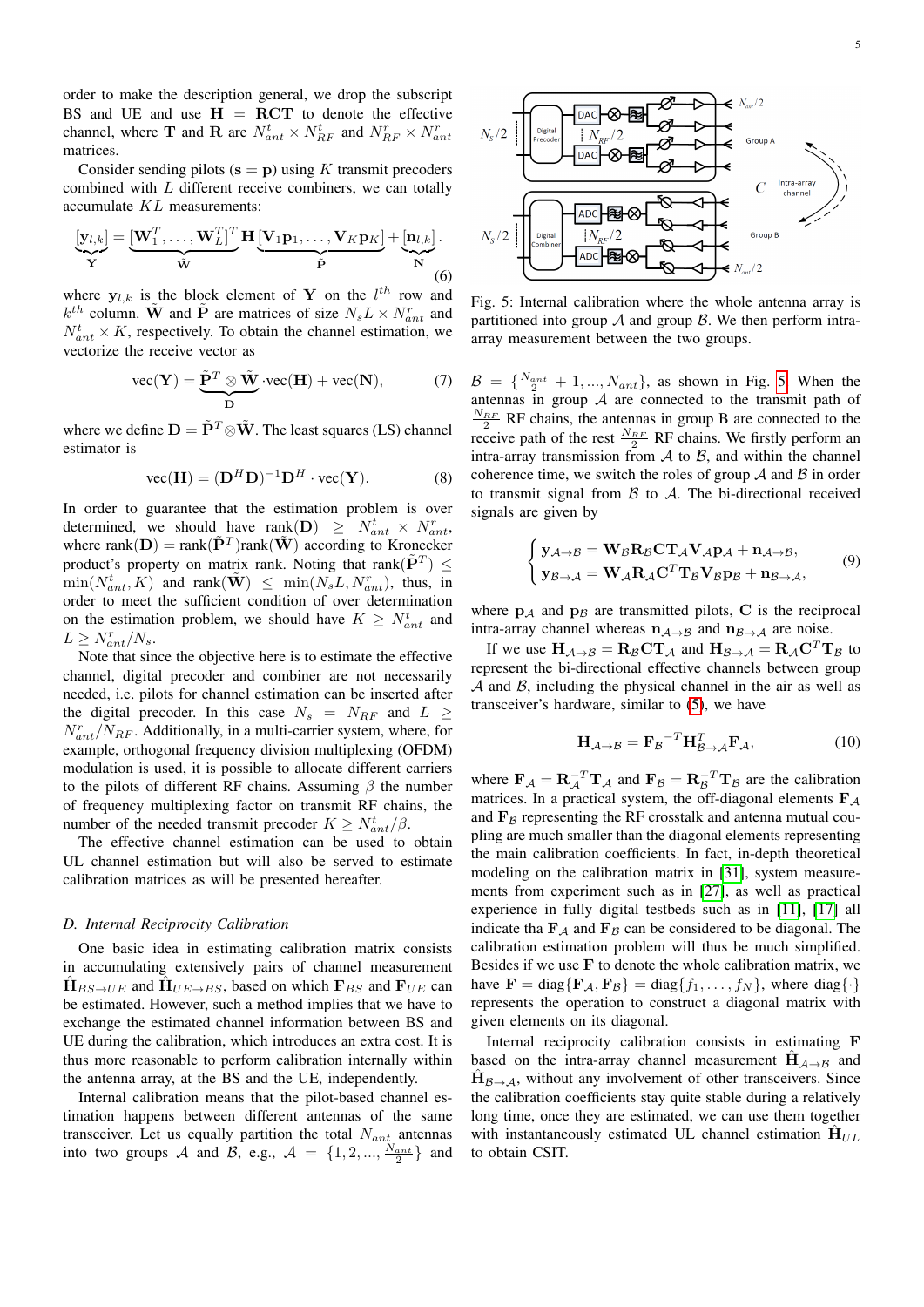Let us denote the antenna index in group  $A$  and  $B$  by i and j, respectively, since  $\bf{F}$  is a diagonal matrix, we have

$$
h_{i \to j} = f_j^{-1} h_{j \to i} f_i,
$$
  
where,  $i \in \{1, 2, ..., \frac{N_{ant}}{2}\}, j \in \{\frac{N_{ant}}{2} + 1, ..., N_{ant}\}.$  (11)

The problem then becomes very similar to that in [\[12\]](#page-9-11). Let us use J to denote the cost function of a LS problem:

<span id="page-5-3"></span>
$$
J(f_1, f_2, ..., f_{ant}) = \sum_{i \in A, j \in B} |f_j h_{i \to j} - f_i h_{j \to i}|^2.
$$
 (12)

Estimating the calibration coefficients consists in minimizing J subject to a constraint, e.g., assuming a unit norm or the first calibration coefficient to be known. We adopt here the unit norm constraint, such as  $||{\bf f}|| = 1$ , where f is the diagonal vector of F. The Lagrangian function of the constrained LS problem is given by

$$
L(\mathbf{f}, \lambda) = J(\mathbf{f}) - \lambda (\|\mathbf{f}\|^2 - 1), \tag{13}
$$

where  $\lambda$  is the Lagrangian multiplier. By setting the partial derivatives of  $L(f, \lambda)$  with regard to  $f_i^*$  and  $f_j^*$  to zeros, respectively, where  $f_i^*$  and  $f_i$  are treated as if they were independent variable [\[32\]](#page-9-27), we obtain

<span id="page-5-0"></span>
$$
\begin{cases}\n\frac{\partial L(\mathbf{f}, \lambda)}{\partial f_i^*} = \sum_{j \in B} (f_i | h_{j \to i}|^2 - f_j h_{j \to i}^* h_{i \to j}) - \lambda f_i = 0, \\
\frac{\partial L(\mathbf{f}, \lambda)}{\partial f_j^*} = \sum_{i \in A} (f_j | h_{i \to j}|^2 - f_i h_{i \to j}^* h_{j \to i}) - \lambda f_j = 0.\n\end{cases}
$$
\n(14)

The matrix representation of [\(14\)](#page-5-0) is  $\mathbf{Qf} = \lambda \mathbf{f}$ , where  $\mathbf{Q} \in \mathbf{Q}$  $\mathbb{C}^{N_{ant}\times N_{ant}}$ , whose element on its *i*-th row and *m*-th column is

$$
Q_{i,m} = \begin{cases} \sum_{j \in \mathcal{B}} |h_{j \to i}|^2 & \text{for } m = i, \\ -h_{m \to i}^* h_{i \to m} & \text{for } m \in \mathcal{B}, \end{cases}
$$
(15)

and the element on the j-th row and  $m$ -th column is given by

$$
Q_{j,m} = \begin{cases} \sum_{i \in \mathcal{A}} |h_{i \to j}|^2 & \text{for } m = j, \\ -h_{m \to j}^* h_{j \to m} & \text{for } m \in \mathcal{A}. \end{cases}
$$
 (16)

whereas all other elements are 0. The solution is given by the eigenvector of Q corresponding to the eigenvalue having smallest magnitude.

## *E. Calibration for fully connected structure*

Until now, we have concentrated the reciprocity based CSIT acquisition method under the subarray structure. In this section, we give some ideas on how to calibrate a fully connected architecture for CSIT acquisition. Consider a system with BS and UE both using fully connected hybrid beamforming structure as in Fig. [6.](#page-6-0) We use  $\mathbf{U}_{BS}^t \in \mathbb{C}^{N_{ant}^{BS} \times N_{ant}^{BS} N_{RF}^{BS}}$  and  $\mathbf{U}_{UE}^r \in \mathbb{C}^{N_{RF}^{UE}N_{ant}^{UE} \times N_{ant}^{UE}}$  to denote the summation array between the PA and the antennas at the BS and the corresponding summation operation between the antennas and LNAs at the UE, respectively. The signal model [\(1\)](#page-2-1) can be written as

<span id="page-5-1"></span>
$$
\mathbf{y} = \mathbf{W}_{BB}^{UE} \mathbf{R}_1^{UE} \mathbf{W}_{RF}^{UE} \mathbf{U}_{UE}^r \mathbf{R}_2^{UE} \mathbf{C} \mathbf{T}_2^{BS} \mathbf{U}_{BS}^t \mathbf{V}_{RF}^{BS} \mathbf{T}_1^{BS} \mathbf{V}_{BB}^{BS} + (17)
$$

<span id="page-5-2"></span>
$$
\mathbf{U}_{BS}^{t} = \begin{bmatrix} 1 & 0 & 0 & 0 & 1 & 0 & 0 & 0 \\ 0 & 1 & 0 & 0 & 0 & 1 & 0 & 0 \\ 0 & 0 & 1 & 0 & 0 & 0 & 1 & 0 \\ 0 & 0 & 0 & 1 & 0 & 0 & 0 & 1 \end{bmatrix}
$$
 (18)

As  $U_{BS}^{t}$  can be viewed as a block row vector composed of  $N_{RF}^{BS}$  identity matrix  $\mathbf{I}_{N_{ant}^{BS}}$ , i.e.  $\begin{bmatrix} \mathbf{U}_{BS}^t = \mathbf{I}_{N_{ant}^{BS}} & \mathbf{I}_{N_{ant}^{BS}} & \cdots & \mathbf{I}_{N_{ant}^{BS}} \end{bmatrix}$ , we can use a Kronecker product to commute  $T_2^{BS}U_{BS}^t$  such as  ${\bf T}_2^{BS}{\bf U}_{BS}^t = {\bf U}_{BS}^t({\bf I}_{N_{RF}^{BS}} \otimes {\bf T}_2^{BS})$ . This is equivalent to move the replicas of the PAs (as well as other components) near the transmit antennas onto each branch before the summation operation. A similar approach can be adopted for the UE, we can thus get an equivalent system model of [\(17\)](#page-5-1):

$$
\mathbf{y} = \underbrace{\mathbf{W}_{BB}^{UE} \mathbf{W}_{RF}^{UE}}_{\mathbf{W}_{UE}} (\underbrace{\mathbf{R}_{1}^{UE} \otimes \mathbf{I}_{N_{ant}^{UE}}}_{\mathbf{R}_{UE}})(\mathbf{I}_{N_{RF}^{UE}} \otimes \mathbf{R}_{2}^{UE})}_{\mathbf{R}_{UE}} \underbrace{\mathbf{U}_{UE}^{T} \mathbf{C} \mathbf{U}_{BS}^{t}}_{\mathbf{\tilde{C}}}
$$
\n
$$
(\underbrace{\mathbf{I}_{N_{RF}^{BS}} \otimes \mathbf{T}_{2}^{BS})(\mathbf{T}_{1}^{BS} \otimes \mathbf{I}_{N_{ant}^{BS}})}_{\mathbf{T}_{BS}}) \underbrace{\mathbf{V}_{RF}^{BS} \mathbf{V}_{BB}^{BS}}_{\mathbf{V}_{BS}} \mathbf{s} + \mathbf{n},
$$
\n(19)

where  $\mathbf{I}_{N_{ant}^{BS}}$  and  $\mathbf{I}_{N_{RF}^{UE}}$  are identity matrices. If we consider  $U_{UE}^{r}CU_{BS}^{t}$  as a composite propagation channel  $\tilde{C}$ , the equivalent signal model is similar to [\(2\)](#page-2-2).

When the system is in the UL transmission, the switches at the BS are connected to receive paths whereas those at the UE are connected to transmit paths. Thus, the UL composite channel can be written as  $\mathbf{U}_{BS}^r \mathbf{C}^T \mathbf{U}_{UE}^t$ , which can be verified as  $\tilde{C}^T$ , implying that reciprocity is maintained for the composite propagation channel. Note that if there exists some hardware impairment in the summation operation, we can represent  $\mathbf{U}^t$  and  $\mathbf{U}^r$  by  $\mathbf{E}^t \mathbf{U}_0^t$  or  $\mathbf{U}_0^r \mathbf{E}^r$  where  $\mathbf{U}_0$  is the ideal summation matrix as in [\(18\)](#page-5-2),  $E<sup>t</sup>$  and  $E<sup>r</sup>$  are impairment matrices which can be absorbed into  $\mathbf{T}_2^{BS}$  or  $\mathbf{R}_2^{UE}$ .

 $^{BS}_{BB}$ s+m, dedicated digital chain needs to be allocated to the assistant For a fully connected architecture, internal reciprocity calibration is not feasible since it is not possible to partition the whole antenna array into transmit and receive antenna groups. To enable TDD reciprocity calibration, a reference UE with a good enough channel should be selected to assist the BS to calibrate, such as [\[10\]](#page-9-9) proposed for a fully digital system. In this case, the bi-directional transmission no longer happens between two partitioned antenna groups  $\mathcal A$  and  $\mathcal B$ but between the BS and the UE. The selected reference UE needs to feed back its measured DL channel to the BS during the calibration procedure. Methods in Section [III-D](#page-4-1) can still be used to estimate the calibration matrices for both BS and UE. Note that although UE feedback is heavy, the calibration does not have to be done very frequently, thus such a method is still feasible. Another possible way is to use a dedicated device at the BS to assist the antenna array for calibration, e.g., using a reference antenna as in [\[11\]](#page-9-10). Using this method, DL channel measurements feedback from UE can be avoided, but device, introducing an extra cost.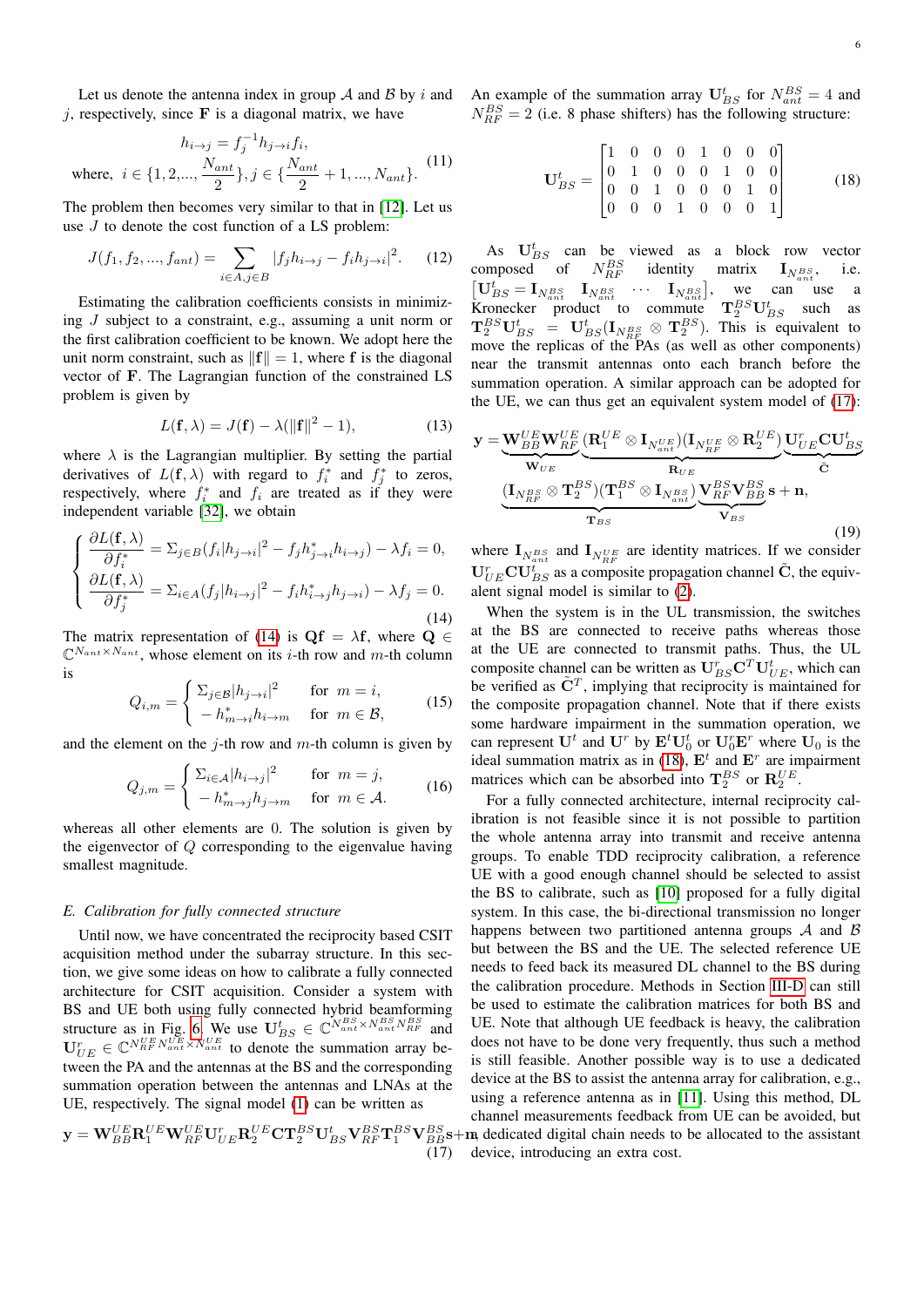<span id="page-6-0"></span>

Fig. 6: Hybrid beamforming system where both the BS and UE have full connected architecture as the analog beamformer

## IV. SIMULATION RESULTS

As a proof-of-concept, we perform internal calibration simulation for a subarray hybrid transceiver with 64 antennas and 8 RF chains. To the extent of our knowledge, signal mixers and amplifiers are the main sources of hardware asymmetry. For different RF chains, signal mixers introduce random phases when multiplying the baseband signal with the carrier, whereas the gain imbalance between different amplifiers can cause their output signal having different amplitudes. Other components can also have some minor impacts, e.g., the non-accuracy in the phase shifter can add a further random factor to the phase. In this simulation, we capture the main effects of these hardware properties introduced by signal mixers and amplifiers, though the calibration method is not limited to this simplified case. We assume that the random phases introduced by the signal mixers in  $\mathbf{T}_1^{BS}$  and  $\mathbf{R}_1^{BS}$  are uniformly distributed between  $-\pi$  and  $\pi$  whereas the amplitudes in  $\mathbf{T}_2^{BS}$  and  $\mathbf{R}_2^{BS}$ are independent variables uniformly distributed in  $[1 - \epsilon \ 1 + \epsilon]$ , with  $\epsilon$  chosen such that the standard deviation of the squaredmagnitude is  $0.1$ .

The intra-array channel model between antenna elements strongly depends on the antenna arrangement in the array, antenna installation, as well as the frequency band. In the simulation, we focus on a sub-6GHz scenario and adopt the experiment based intra-array radio channel in [\[17\]](#page-9-15), where the physical channel  $c_{i,j}$  between two antenna elements i and j in the same planar antenna array is modeled as

<span id="page-6-1"></span>
$$
c_{i,j} = |\bar{c}_{i,j}| \exp(j2\pi\phi_{i,j}) + \tilde{c}_{i,j}.
$$
 (20)

In [\(20\)](#page-6-1),  $\bar{c}_{i,j}$  is the near field path<sup>[2](#page-6-2)</sup> between two antenna elements and  $\tilde{c}_{i,j}$  absorbs all other multi-path contributions due to reflections from obstacles around the antenna array. For simplicity reasons, we assume the 64 antennas follows a co-polarized linear arrangement with an antenna space of half of the wavelength. According to the measurements in [\[17\]](#page-9-15), the magnitude for two half-wavelength spaced antennas are −15dB and at each distance increase of half of the

<span id="page-6-3"></span>

Fig. 7: (a) "two sides partition" where group  $A$  and  $B$  contain 32 antennas on the left and right sides of the linear antenna array, respectively; (b) "interleaved partition" where every 8 antennas are assigned to group  $A$  and  $B$ , alternatively.

wavelength,  $|\bar{c}_{i,j}|$  decreases by 3.5dB.  $\phi_{i,j}$  is modeled as uniformly distributed in  $[0, 1)$  since a clear dependence with distance was not found. The multi-path component is modeled by an i.i.d zero-mean circularly symmetric complex Gaussian random variable with variance  $\sigma^2 = 0.001$ .

For the internal calibration, different antenna partition strategies are possible, where the optimal solution is yet to be discovered. In our simulation, we choose two different antenna partition scenarios: "two sides partition" and "interleaved partition", as shown in Fig. [7.](#page-6-3) The "two sides partition" separates the whole antenna array to group  $A$  and  $B$  on the left and right sides whereas the "interleaved partition" assigns every 8 antennas to  $A$  and  $B$  alternatively.

In the first simulation, we would like to verify the feasibility to calibrate a hybrid beamforming transceiver using internal calibration. For this purpose, we use the "two sides partition" scenario and assume no noise in the bi-directional transmission between group  $A$  and  $B$ . We use 8 randomly generated independent QPSK symbols as pilots after the baseband digital beamforming and only apply analog precoding whose weights have a unit amplitude, with their phases uniformly distributed in  $[-\pi \pi)$ . Using  $K = 32$  and  $L = 5$  such randomly generated transmit and receive analog beam weights to accumulate 160 measurements<sup>[3](#page-6-4)</sup> and applying the method [III-D](#page-4-1) on the accumulated signal, we can obtain the estimated calibration

<span id="page-6-2"></span><sup>&</sup>lt;sup>2</sup>This term is called "antenna mutual coupling" in [\[17\]](#page-9-15), which is slightly different from the classical mutual coupling defined in [\[26\]](#page-9-22) where two nearby antennas are both transmitting or receiving. We thus call this term "near field path" describing the main signal propagation from one antenna to its neighbor element.

<span id="page-6-4"></span><sup>3</sup>Note that in a practical multi-carrier system, the channel estimation on different RF chains can be performed on different frequencies as explained in Section [III-C,](#page-3-5) the needed K can then be much less.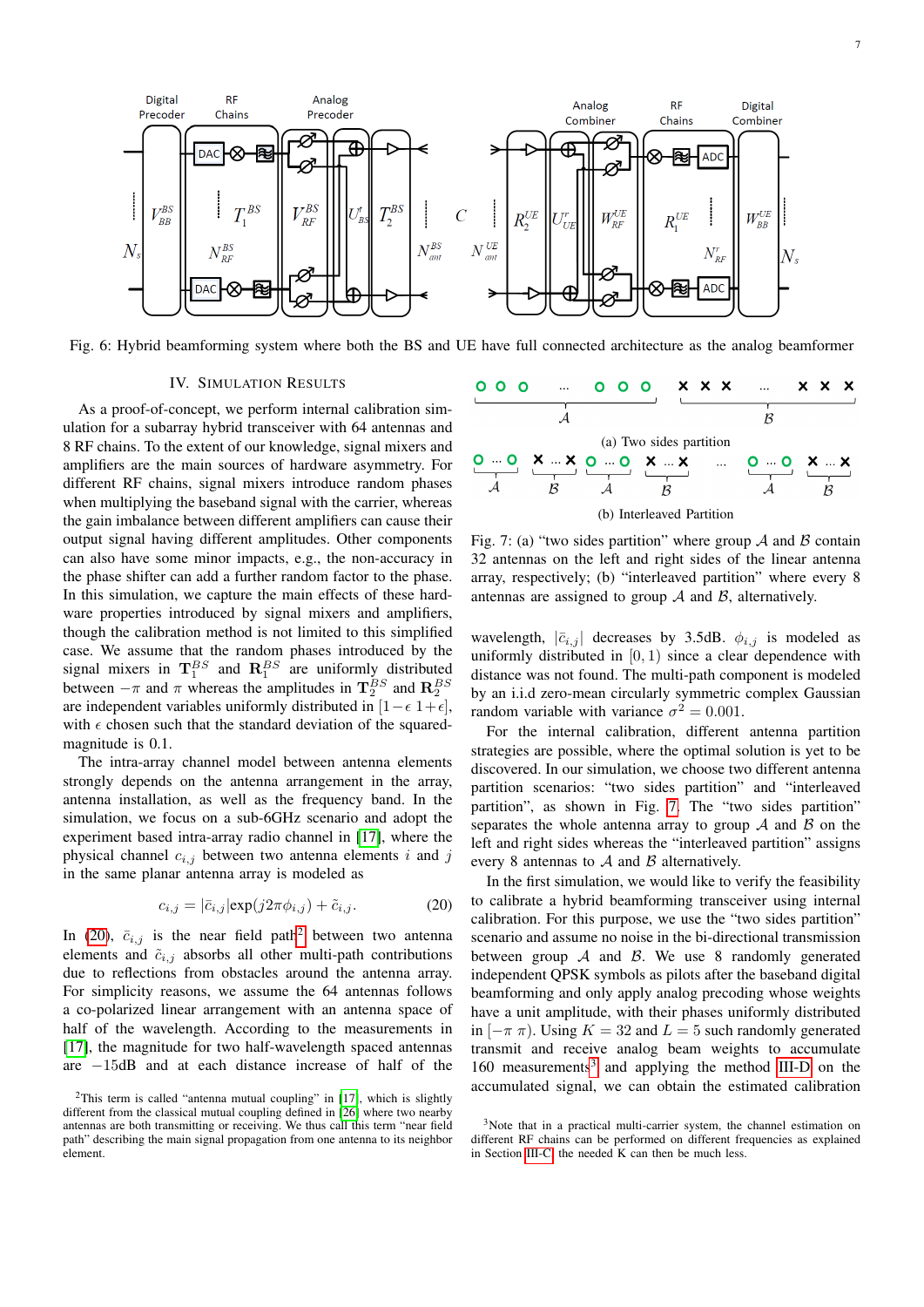<span id="page-7-0"></span>

Fig. 8: Estimated calibration matrix vs. real calibration matrix. The blue circles are predefined calibration coefficients and the red stars are estimated values after elimination of the complex scalar ambiguity.

coefficients. For the purpose of illustration, we eliminate the complex scalar ambiguity, the results are shown in Fig. [8.](#page-7-0)

We observe that the calibration matrix are partitioned in 8 groups, corresponding to 8 RF chains each with its own signal mixer. On each angle, elements have different amplitudes, which mainly correspond to the gain imbalance of independent amplifiers on each branch. We also observe that the estimated calibration parameters perfectly match the predefined values, implying that we can recover the coefficients using the proposed method. In a practical system, as no real value of F is known, all estimated coefficients have an ambiguity up to a common complex scalar value as explained in Section [III-D.](#page-4-1)

In the next simulation, we study the calibration performance with regard to the number of intra-array channel measurements. Since the measurements are within the antenna array, noise from both transmit and receive hardware can impact the received signal's quality. For antennas near each other, the main noise source comes from the transmit signal, usually measured in error vector magnitude (EVM). Assuming a transmitter with an EVM of −20dB, the SNR of the transmit signal is 40dB. For antennas far away from each other, noise at the receiver is the main limiting factor. Assuming that the system bandwidth is 5MHz, the thermal noise at room temperature would be −107dBm at the receiving antenna. Using a radio chain with a noise figure of 10dB and a total receive gain equaling to 0dB, the noise received in the digital domain would be around −97dBm. We assume a 0dBm transmission power per antenna and use the intra-array channel model as in [\(20\)](#page-6-1). The calibrated coefficients are measured in its normalized mean square error (NMSE), such as

$$
\text{NMSE}_{\mathbf{F}} = \frac{\|\hat{\mathbf{F}} - \mathbf{F}\|^2}{\|\mathbf{F}\|^2}.
$$
 (21)

The results are shown in Fig. [9](#page-8-0) for "two sides partition" and "interleaved partition". We observe in both cases that, when  $K < 32$ , the estimation of **F** can not converge, since the intra-array channel estimation problem is under-determined, as explained in Section [III-C.](#page-3-5) As long as  $K > 32$  and  $L > 8$ , it is possible to estimate  $F$  up to an accuracy with an NMSE below 10−<sup>2</sup> . The "interleaved partition" has a better performance than the "two sides partition" when the minimum  $K$  and  $L$ requirements are met. This can be explained by the fact that the received signals in the "interleaved partition" have more balanced amplitudes than in the "two sides partition", where, the bi-directional transmission between far away antenna elements have very little impact on the estimation of  **since the** received signal are small. Note that different sets of transmit and receive analog precoding weights can lead to different performance in the estimation of F, with the best set left to be discovered. In our simulation, we randomly choose a set of weights and use it for both the "two sides partition" and the "interleaved partition". For comparison purpose, the set of weights for given K and L values (e.g  $K = 32, L = 8$ ) is a subset for the weights used when  $K$  and  $L$  are bigger (e.g.  $K = 33, L = 9$ ).

Since we simulate the intra-array transmission, both the transmit and receive noise have been taken into account. In order to understand the impact from the two noise sources, let us simulate for them independently under both antenna partition scenarios. Fig. [10](#page-8-0) illustrates the NMSE of F with independently considered noise for "two sides partition" and "interleaved partition". It is obvious that, in both cases, the noise at the transmit side is dominant and limits the accuracy of the estimated F whereas if only the receiver's thermal noise is considered, NMSE of F becomes negligible. In fact, if we look back at [\(12\)](#page-5-3), it is the errors present in the bidirectional channel estimation  $h_i$  and  $h_j$  with the highest amplitudes (i.e. internal channels between nearby antenna elements) that dominate the cost function. For a receiving antenna near the transmitting element, the received transmit noise is much higher than the thermal noise generated at the receiving antenna itself.

When the system has accomplished internal calibration, it can use the estimated calibration matrix together with instantaneously estimated UL channel to assess the DL CSIT in order to create a beam for data transmission. The accuracy of the estimated DL CSIT depends on both the UL CSI and the estimated calibration matrices. In order to study the impact of both factors, we assume a simple scenario where a subarray hybrid structure BS performs beamforming towards a single antenna UE, such as in [\[33\]](#page-9-28). In this case, the DL channel  $h_{BS\to UE}^T$  (we use transpose since the DL channel is a row vector) can be estimated by  $\hat{f}_{UE}^{-1} \hat{\mathbf{h}}_{UE\rightarrow BS}^T \hat{\mathbf{F}}_{BS}$ , where  $\hat{h}_{UE\rightarrow BS}$  is the estimated UL channel.  $\hat{h}_{UE\rightarrow BS}$  $h_{UE\rightarrow BS} + \Delta h_{UE\rightarrow BS}$ , where  $\Delta h_{UE\rightarrow BS}$  is the UL channel estimation error,  $h_{UE\rightarrow BS} = R_{BS}ct_{UE}$ , with the UL physical channel vector c modeled as a standard Rayleigh fading channel. In our case, the calibration coefficients at the BS and the UE can be combined such as  $\mathbf{F} = f_{UE}^{-1} \mathbf{F}_{BS}$ . Its estimation  $\hat{\mathbf{F}}$  can be represented by  $\hat{\mathbf{F}} = \mathbf{F} + \Delta \mathbf{F}$  with  $\Delta \mathbf{F}$  denoting the estimation error. The estimation errors in  $\Delta h_{UE}$  and  $\Delta F$ are assumed to be i.i.d Gaussian random variables with zero mean and  $\sigma_{n,UL}^2$ ,  $\sigma_{\mathbf{F}}^2$  as their variance, respectively. NMSE<sub>F</sub> can be calculated as  $N_{ant}^{BS} \sigma_{\mathbf{F}}^2 / ||\mathbf{F}||^2$ . Without considering the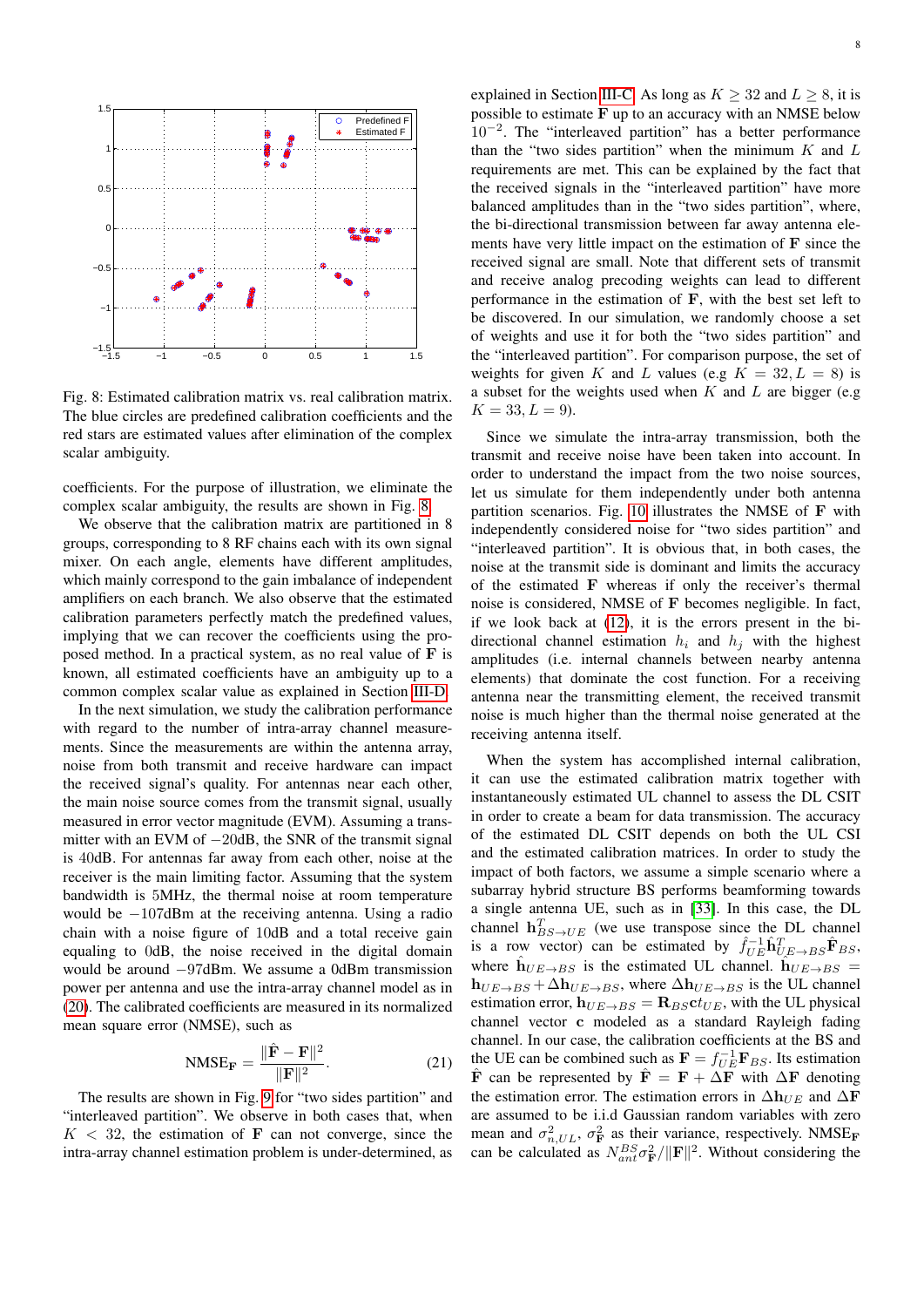<span id="page-8-0"></span>

Fig. 9: MSE of estimated calibration matrix vs. the number of K and L in (a) the "two sides partition scenario" and (b) the "interleaved partition scenario". Both Tx and Rx noise are considered.



Fig. 10: MSE of estimated calibration matrix vs. the number of K and L in (a) the "two sides partition scenario" and (b) the "interleaved partition scenario" . Tx and Rx noise are simulated independently.

<span id="page-8-2"></span> $10^{2}$  r

complex scalar ambiguity, which does not harm the finally created beam, we can calculate the NMSE of the DL CSI as

$$
\text{NMSE}_{DL} = \frac{1}{N_{ant}^{BS}} \mathbb{E} \left[ \|\hat{\mathbf{h}}_{UE \to BS}^T \hat{\mathbf{F}} - \mathbf{h}_{BS \to UE}^T \|^2 \right]
$$
  
\n
$$
= \frac{1}{N_{ant}^{BS}} \mathbb{E} \left[ \|\mathbf{h}_{UE \to BS}^T \Delta \mathbf{F} + \Delta \mathbf{h}_{UE \to BS}^T \hat{\mathbf{F}} \|^2 \right]
$$
  
\n
$$
= \frac{1}{N_{ant}^{BS}} \text{Tr} \left\{ \Delta \mathbf{F}^H \mathbf{\Omega}^* \Delta \mathbf{F} + \sigma_{n, UL}^2 \hat{\mathbf{F}}^H \hat{\mathbf{F}} \right\} \tag{22}
$$

where  $\Omega$  is the covariance matrix of the UL channel, i.e.  $\Omega =$  $\mathbb{E}[\mathbf{h}_{UE\rightarrow BS}\mathbf{h}^H_{UE\rightarrow BS}].$ 

The NMSE of the calibrated CSIT as a function of different  $NMSE_F$  and  $NMSE_{UL}^4$  $NMSE_{UL}^4$  is shown in Fig. [11.](#page-8-2) We observe that when the accuracy of the UL CSI is low, it is the main accuracy limiting factor on the calibrated DL CSIT. As the UL CSI accuracy increases, the accuracy on  $\hat{F}$  begins to influence the DL CSIT. In a calibrated system where  $NMSE_F = 10^{-2}$  and NMSE $_{UL} = 10^{-2}$ , it is possible to obtain DL CSIT with an NMSE under  $10^{-1}$ .

$$
\frac{\frac{11}{25}}{10^{-9}}
$$
\n
$$
\frac{1}{20}
$$
\n
$$
\frac{1}{20}
$$
\n
$$
\frac{1}{20}
$$
\n
$$
\frac{1}{20}
$$
\n
$$
\frac{1}{20}
$$
\n
$$
\frac{1}{20}
$$
\n
$$
\frac{1}{20}
$$
\n
$$
\frac{1}{20}
$$
\n
$$
\frac{1}{20}
$$
\n
$$
\frac{1}{20}
$$
\n
$$
\frac{1}{20}
$$
\n
$$
\frac{1}{20}
$$
\n
$$
\frac{1}{20}
$$
\n
$$
\frac{1}{20}
$$
\n
$$
\frac{1}{20}
$$
\n
$$
\frac{1}{20}
$$
\n
$$
\frac{1}{20}
$$
\n
$$
\frac{1}{20}
$$
\n
$$
\frac{1}{20}
$$
\n
$$
\frac{1}{20}
$$
\n
$$
\frac{1}{20}
$$
\n
$$
\frac{1}{20}
$$
\n
$$
\frac{1}{20}
$$
\n
$$
\frac{1}{20}
$$
\n
$$
\frac{1}{20}
$$
\n
$$
\frac{1}{20}
$$
\n
$$
\frac{1}{20}
$$
\n
$$
\frac{1}{20}
$$
\n
$$
\frac{1}{20}
$$
\n
$$
\frac{1}{20}
$$
\n
$$
\frac{1}{20}
$$
\n
$$
\frac{1}{20}
$$
\n
$$
\frac{1}{20}
$$
\n
$$
\frac{1}{20}
$$
\n
$$
\frac{1}{20}
$$
\n
$$
\frac{1}{20}
$$
\n
$$
\frac{1}{20}
$$
\n
$$
\frac{1}{20}
$$
\n
$$
\frac{1}{20}
$$
\n
$$
\frac{1}{20}
$$
\n
$$
\frac{1}{20}
$$
\n
$$
\frac{1}{20}
$$
\n
$$
\frac{1}{20}
$$
\n
$$
\frac{1}{20}
$$
\n
$$
\frac{1}{20}
$$
\n
$$
\frac{1}{20}
$$
\n<math display="</math>

Fig. 11: The accuracy of acquired CSIT as a function of NMSE of the reciprocity calibration matrix and instantaneously measured UL CSI.

<span id="page-8-1"></span>
$$
^4\text{NMSE}_{UL} = \frac{1}{N_{ant}^{BS}} \mathbb{E}\left[\|\Delta \mathbf{h}_{UE\rightarrow BS}\|^2\right] = \sigma_{n,UL}^2.
$$